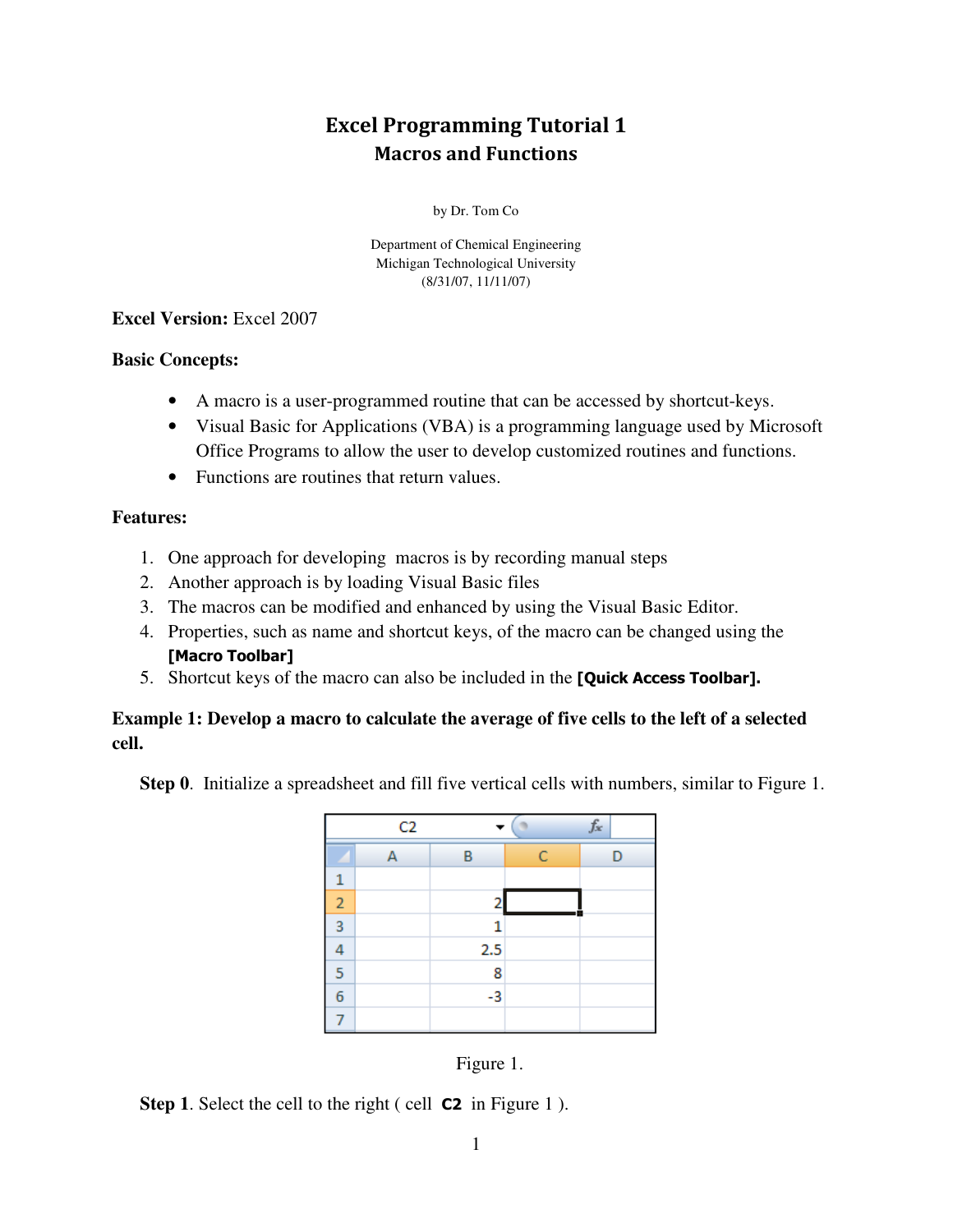Step 2. Start macro-recording by selecting [View] $\rightarrow$ [Macro] $\rightarrow$ [Record Macro...] and modify macro properties (see Figure 2).

|                                                                                            | <b>Record Macro</b>                                                                                                                                                 |
|--------------------------------------------------------------------------------------------|---------------------------------------------------------------------------------------------------------------------------------------------------------------------|
| $\Box$<br>0<br>Switch<br>Macros                                                            | Macro name:<br>MyAverage<br>Shortcut key:<br>$Ctrl + a$<br>Store macro in:<br>v<br>This Workbook<br>Description:<br>Averages a five vertical cell-range on the left |
| te Windows +<br>View Macros<br>要<br>雷<br>Record Macro<br>飋<br>M<br>Use Relative References | ОК<br>Cancel                                                                                                                                                        |



**Step 3**. Input formula in cell C2 and then stop macro-recording by selecting [View] $\rightarrow$ [Macro] $\rightarrow$ [Stop Recording]. (see Figure 3)





Alternatively, you can click on the [Stop] button, usually located at the bottom left corner of the Excel window (see Figure 4).

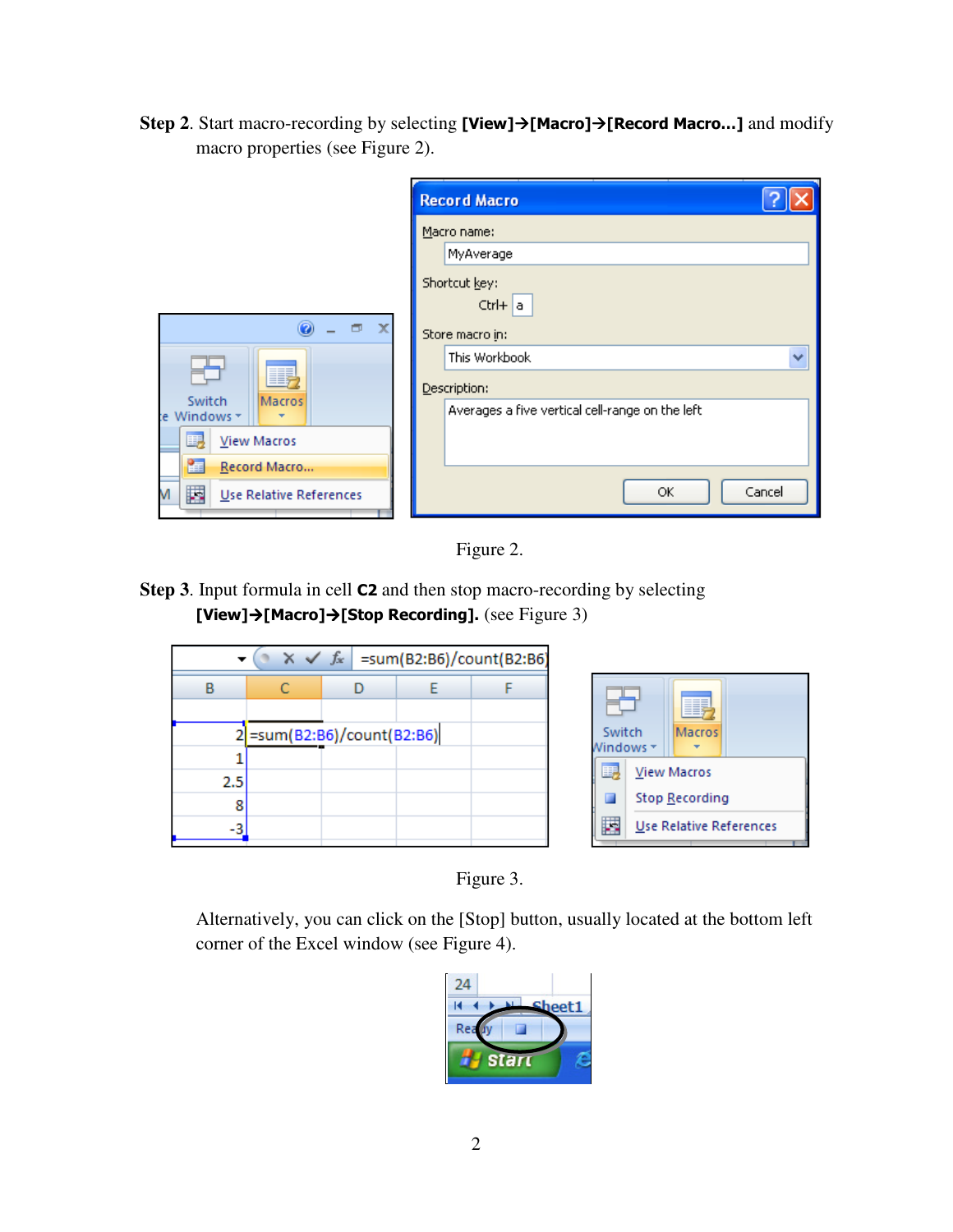Figure 4.

**Step 4**. Test the macro by filling other five cells with numbers, then select the cell to the right and then click shortcut-key. (based on Figure 2, we had chosen [Ctrl-a])

|    | B8 |  | fx | =SUM(A8:A12)/COUNT(A8:A12) |  |
|----|----|--|----|----------------------------|--|
|    |    |  |    |                            |  |
| 8  |    |  |    |                            |  |
| 9  |    |  |    |                            |  |
| 10 | ٦  |  |    |                            |  |
| 11 |    |  |    |                            |  |
|    |    |  |    |                            |  |

Figure 5. After clicking shortcut-key while cell **B8** was selected.

**Step 5.** Click [Alt-F11] to access VBA module as shown in Figure 6.

```
(General)
                                                                  MyAverage
                                                              \overline{\phantom{a}}Sub MyAverage()
   ' MyAverage Macro
      Averages a five vertical cell-range on the left
      Keyboard Shortcut: Ctrl+a
         \texttt{ActiveCell.FormulaR1C1} = \texttt{""=SUM}(\texttt{RC[-1]:R[4]C[-1]}) / \texttt{COUNT}(\texttt{RC[-1]:R[4]C[-1]})Range ("C3") . Select
   End Sub
```


#### **Remarks:**

- 1. The single-quote marks the start of comments (characters to the right are ignored).
- 2. Remove the line with [ **Range("C3").Select**] if it exists. Otherwise, the macro will always return to cell **C3.**
- **Step 7.** Save the macro as a Visual Basic file: select **[File] > [Export File..]** and save as a Basic [\*.bas] file. *( Note: make sure* Module1 *is highlighted*).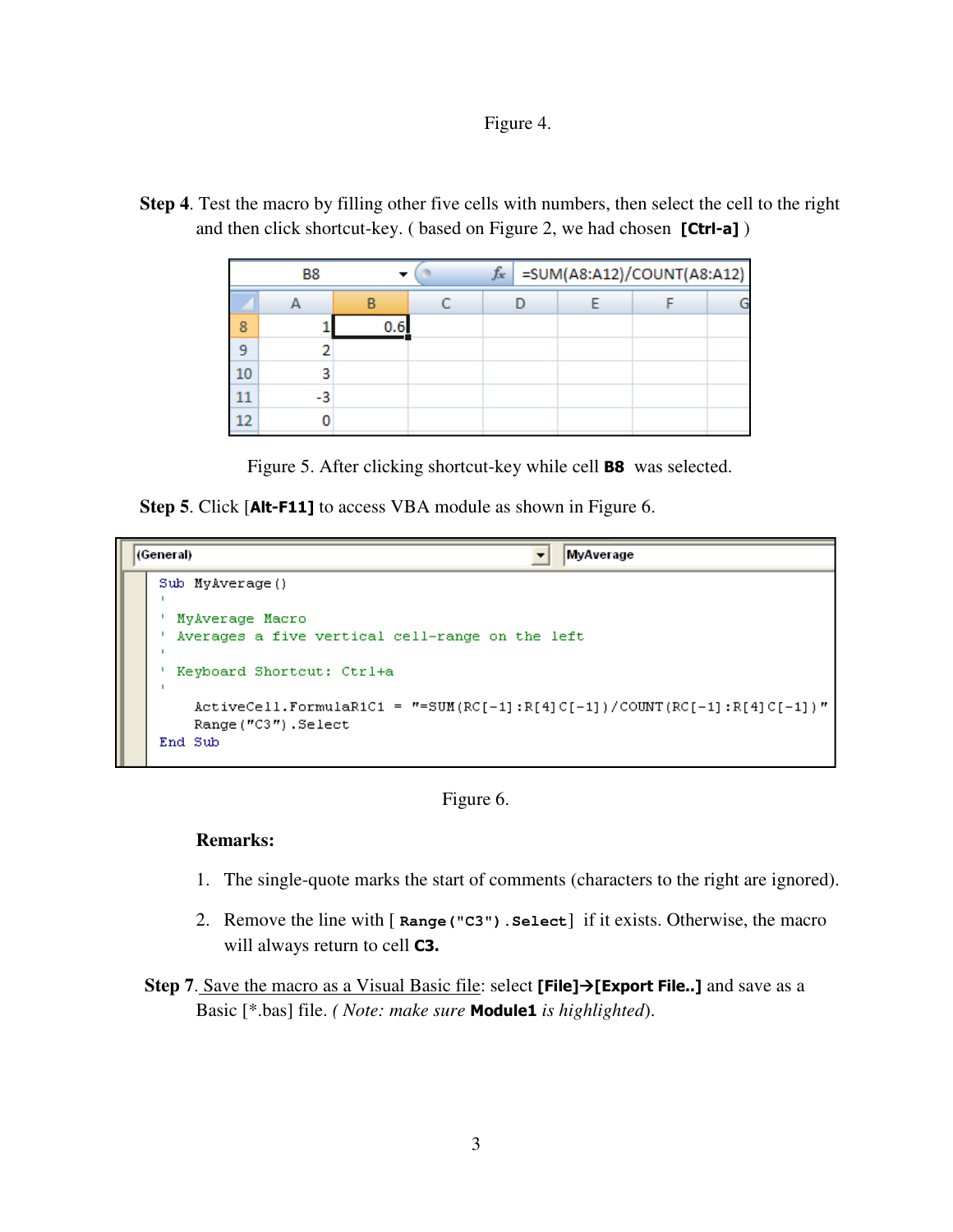

Figure 7.

#### **Example 2: Loading a macro that was previously saved.**

**Step 0**. Start with a new spreadsheet.

- **Step 1.** Click [Alt-F11] to open the Visual Basic Editor, then select [File] $\rightarrow$ [Import File..]to import the basic file.
- **(Remark**: This is one method to access previously-saved macros that will not be affected too much with the security-handling issues of Excel 2007. Another method is to build a customized add-in.)

#### **Example 3: Saving and loading macro-enabled worksheets.**

This is in case you want to save the spreadsheet together with the macros and functions you had built for that spreadsheet.

**Step 1**. Save the worksheet containing the macros by selecting to save it as a "macroenabled workbook" (see Figure 8.). Close the workbook to test how to load it.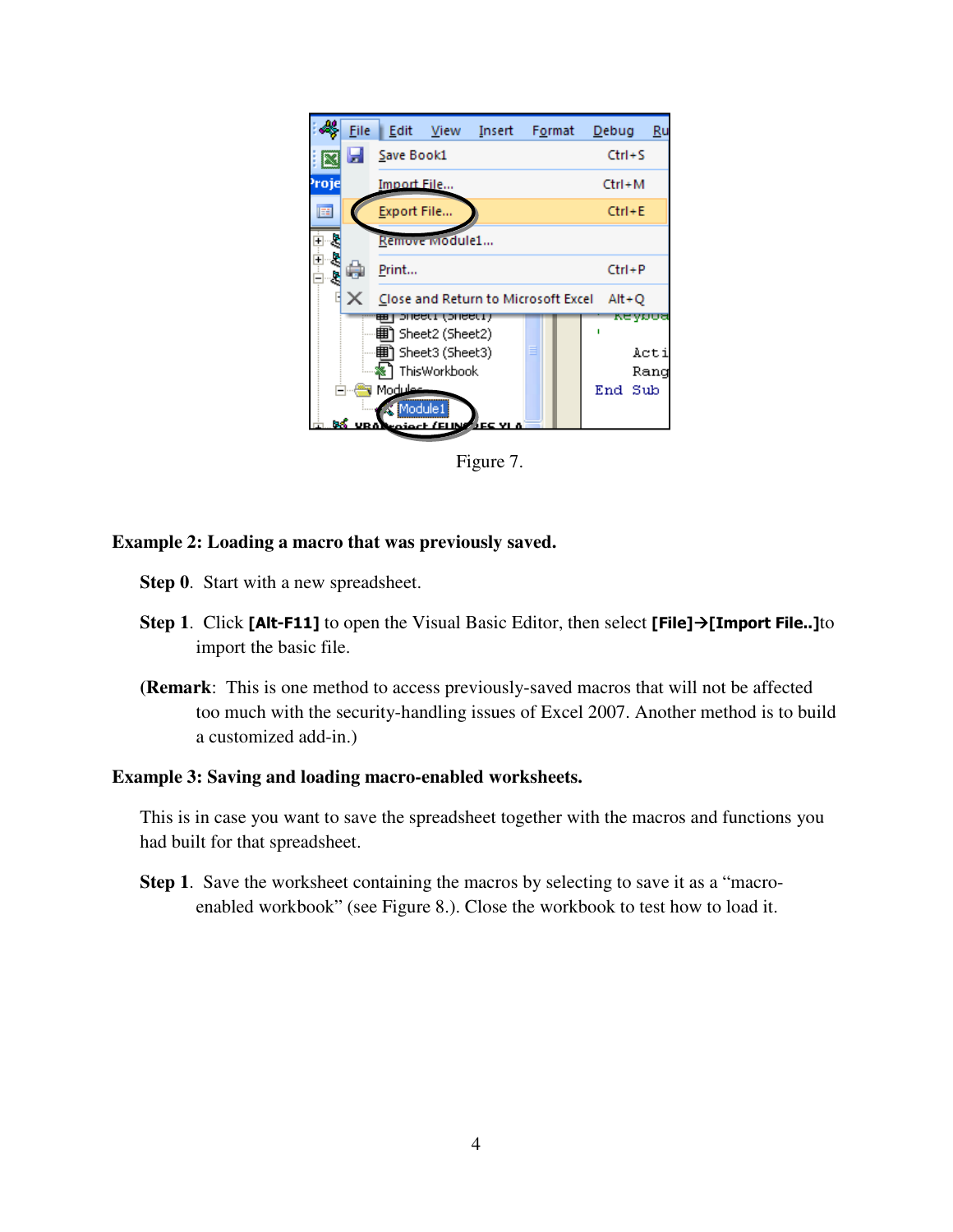| My Computer<br>My Network<br>Places |               |                              |
|-------------------------------------|---------------|------------------------------|
|                                     | File name:    |                              |
|                                     | Save as type: | Excel Macro-Enabled Workbook |
|                                     |               |                              |

Figure 8.

**Step 2.** Open the workbook. The **[Security Warning]** tab should appear on the top part. Click on [Options…].



Figure 9.

**Step 3**. Select the option that enables the macro.



Figure 10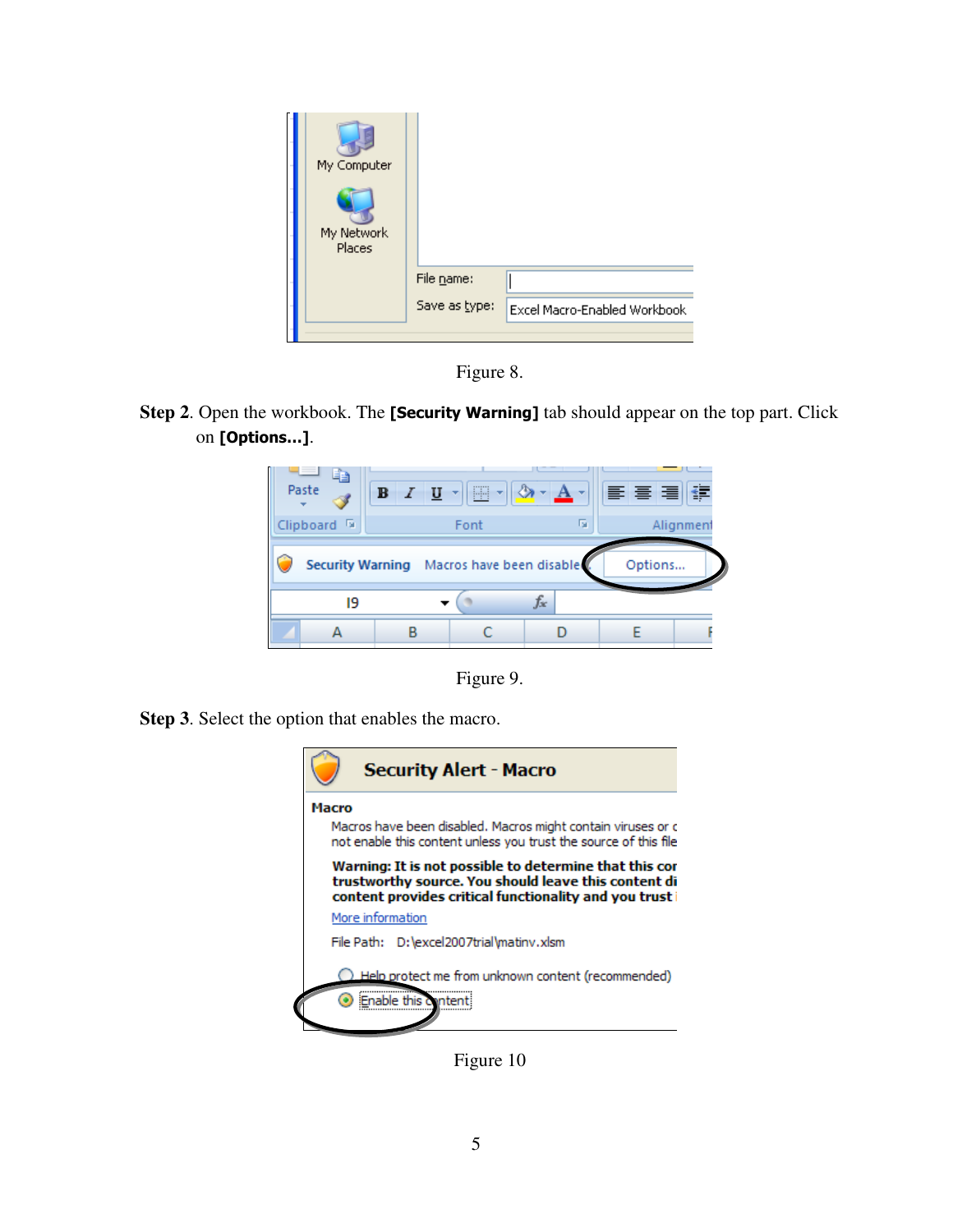#### **TIPS:**

- 1. In case you have forgotten the different shortcut keys, you can view, run or edit the macros you built by selecting [View] $\rightarrow$ [Macros] $\rightarrow$ [View Macros], or click [Alt-F8].
- 2. Another approach is to add the macro into the Quick Access Toolbar. To do so, click on the customization button (see Figure 7) and select [**More Commands…**].



Then select the desired macro from the [Macros] list and click [Add>>] button. (See Figure 10). After clicking [OK], you should notice that addition of the macro button. (see Figure 11).



Figure 10.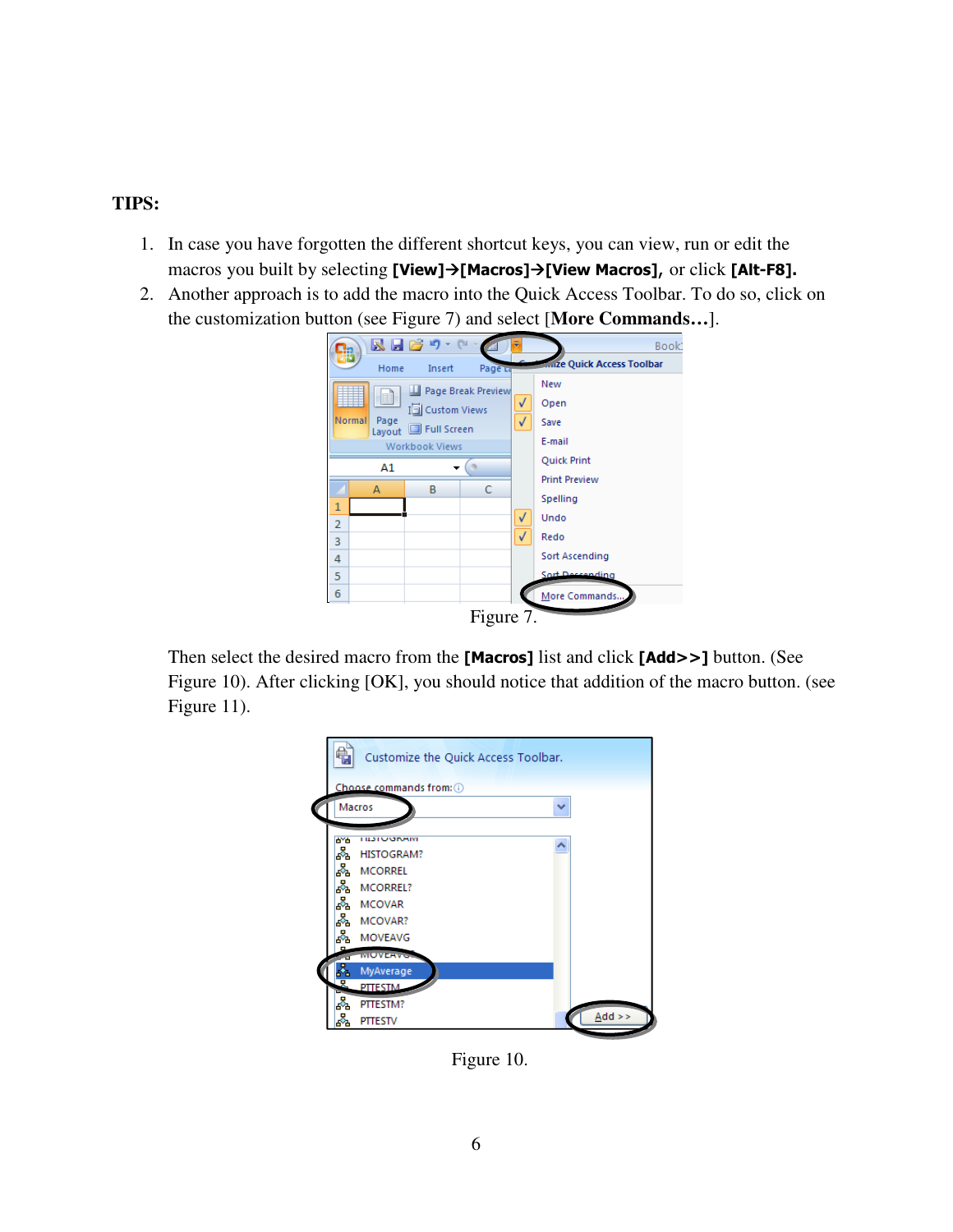

Figure 11.

## **Example 3: Writing a subroutine to solve a set of linear equations while allowing the user to input cell-range.**

- **Step 0**. Start with a new spreadsheet.
- **Step 1.** Click [Alt-F11] to open the Visual Basic Editor.
- **Step 2.** Select [Insert] $\rightarrow$ [Module]. (see Figure 12)



Figure 12.

**Step 3**. Type in the following code: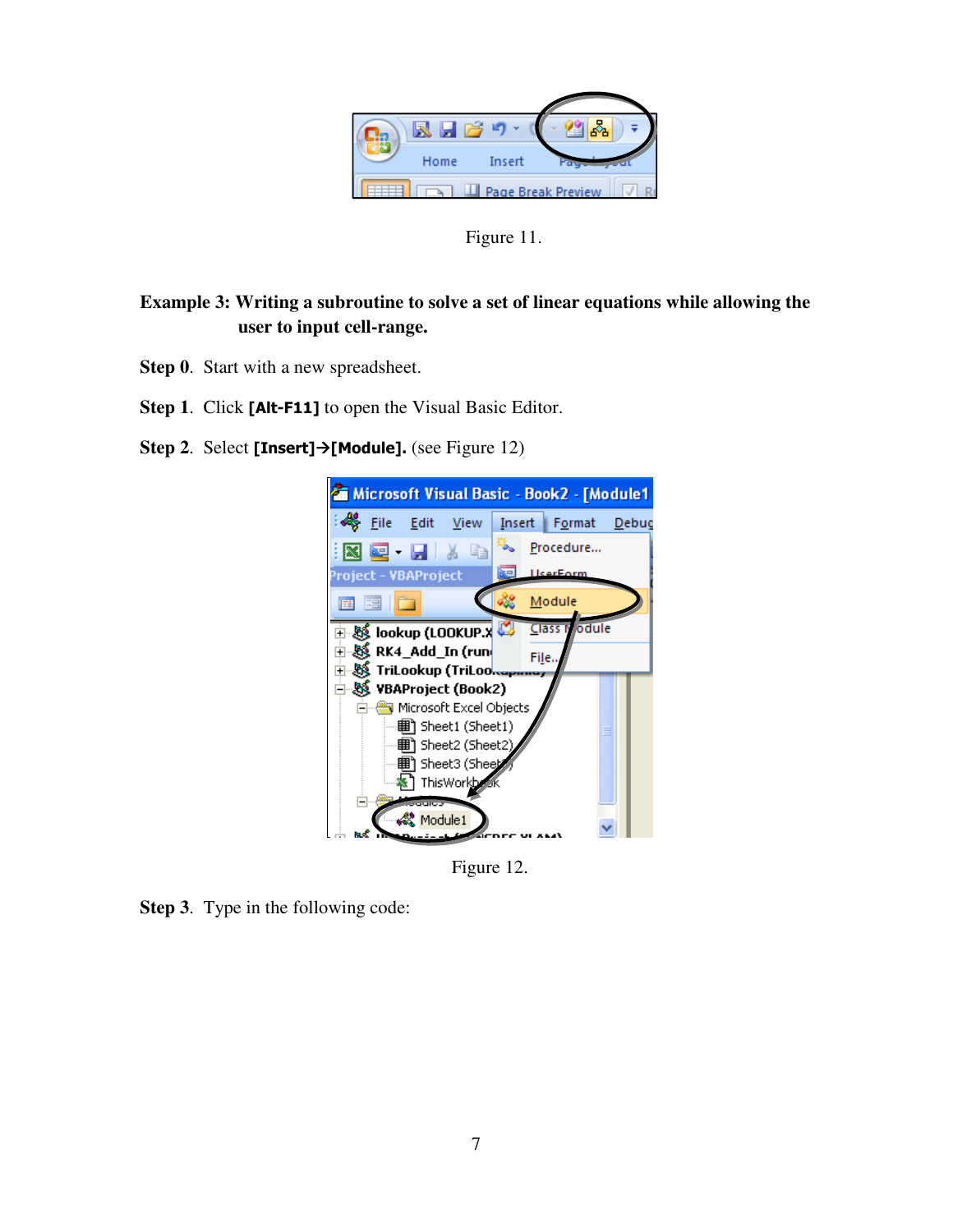



**Step 3**. Go back to the Excel workbook by clicking [Alt-F11] once more. Then click [Alt-F8] to change the macro options and select shortcut key (plus add description if desired).

|                               | Macro                                 |                    |                         |
|-------------------------------|---------------------------------------|--------------------|-------------------------|
|                               | Macro name:<br>SolveAxb               | 匪                  | Run                     |
|                               | SolveAxb                              | $\curvearrowright$ | Step Into               |
| <b>Macro Options</b>          |                                       |                    | Edit                    |
| Macro name:<br>SolveAxb       |                                       |                    | Create<br><b>Delete</b> |
| Shortcut key:<br>Description: | $Ctrl + a$                            |                    | Options                 |
|                               | Solves the matrix equation Ax=b for x |                    |                         |
|                               | Cancel<br>ОК                          |                    | Cancel                  |

Figure 14.

**Step 4**. Test the macro. First prepare the spreadsheet with a matrix which will be treated as matrix A and column of cells to be treated as vector b. Then run the macro.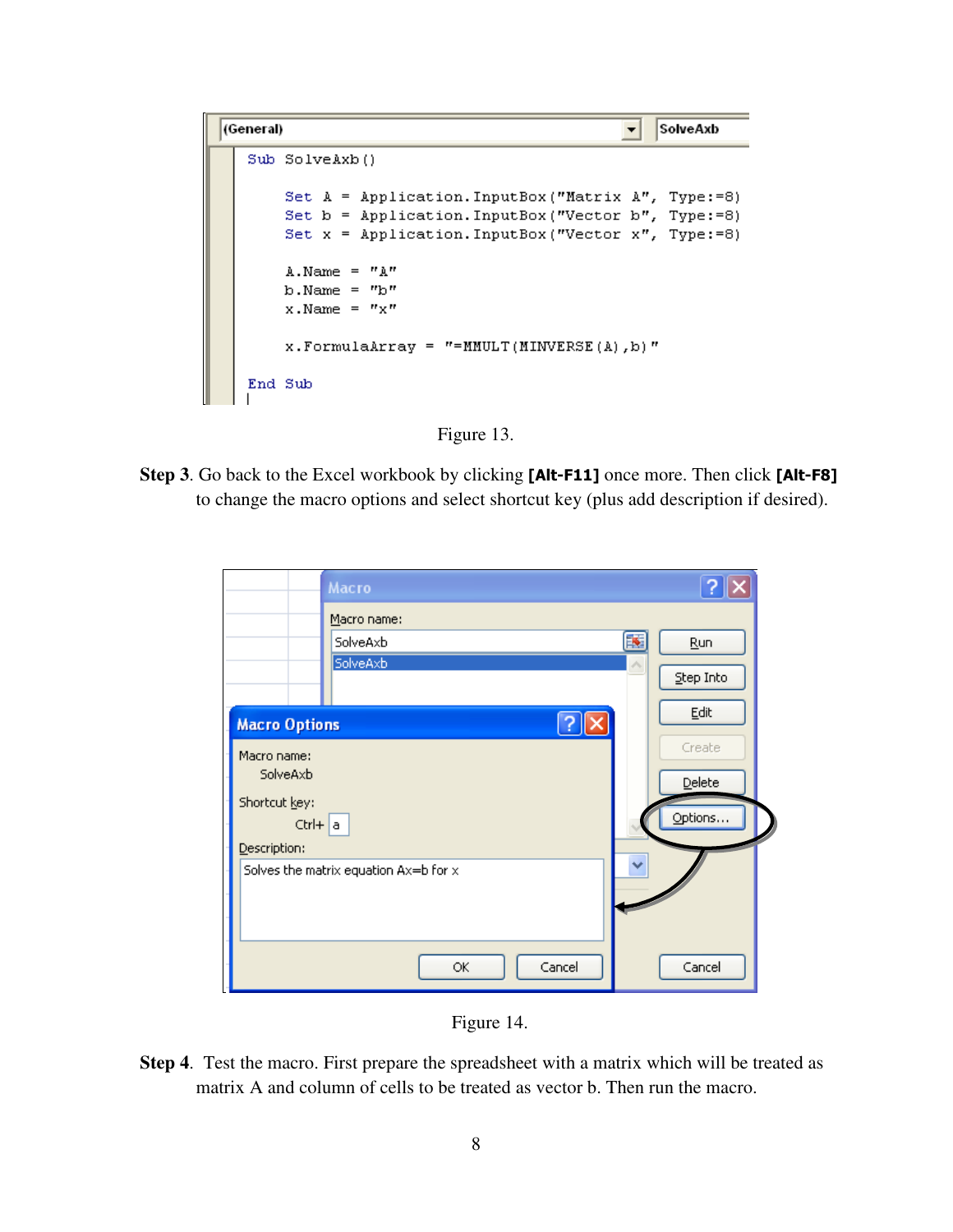|   | B | $\mathsf{C}$ | ID. | F. | G |  |
|---|---|--------------|-----|----|---|--|
| ٦ |   |              |     |    |   |  |
| 2 |   |              |     |    |   |  |
|   |   |              |     |    |   |  |
|   |   |              |     |    |   |  |
|   |   |              |     |    |   |  |

Figure 15.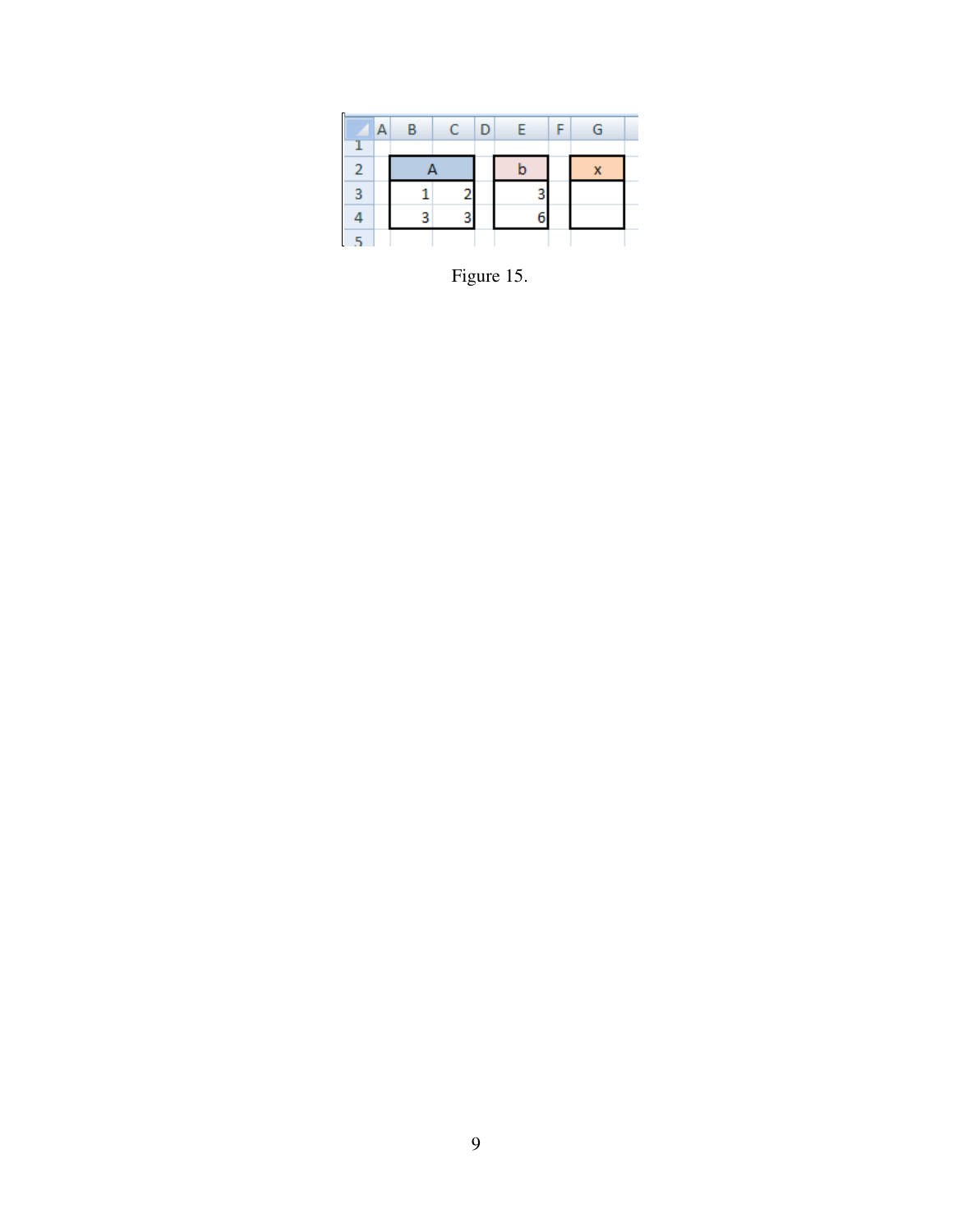### **Functions**

A function is different from subroutines (or macros) in that they return values.

- 1. They are bounded by the **Function ...** statement and **End Function** statement.
- 2. They can take several inputs with different input types
- 3. Typically, functions are used when iteration loops and decision blocks are needed. Example of iteration loops:

```
a) x=0 
   For i = 1 to 10
          x=x+i^2Next i 
b) y=0 
   Do 
      i=i+1y = y + i^2Loop While y<100
```
Example of decision loops:

```
a) If (A>B) then 
      C = sqrt(A-B)Elseif (A<B) then
      C = sqrt(B-A)Else 
       C = 0End If 
b) Select Case n 
      Case 1 
       A=1 Case else 
      A = A + BEnd Select
```
**Example 4: Writing a function to evaluate the log mean of two values.** 

**Step 0**. Repeat the steps 0 to 2 of Example 3.

**Step 1**. Type the following code: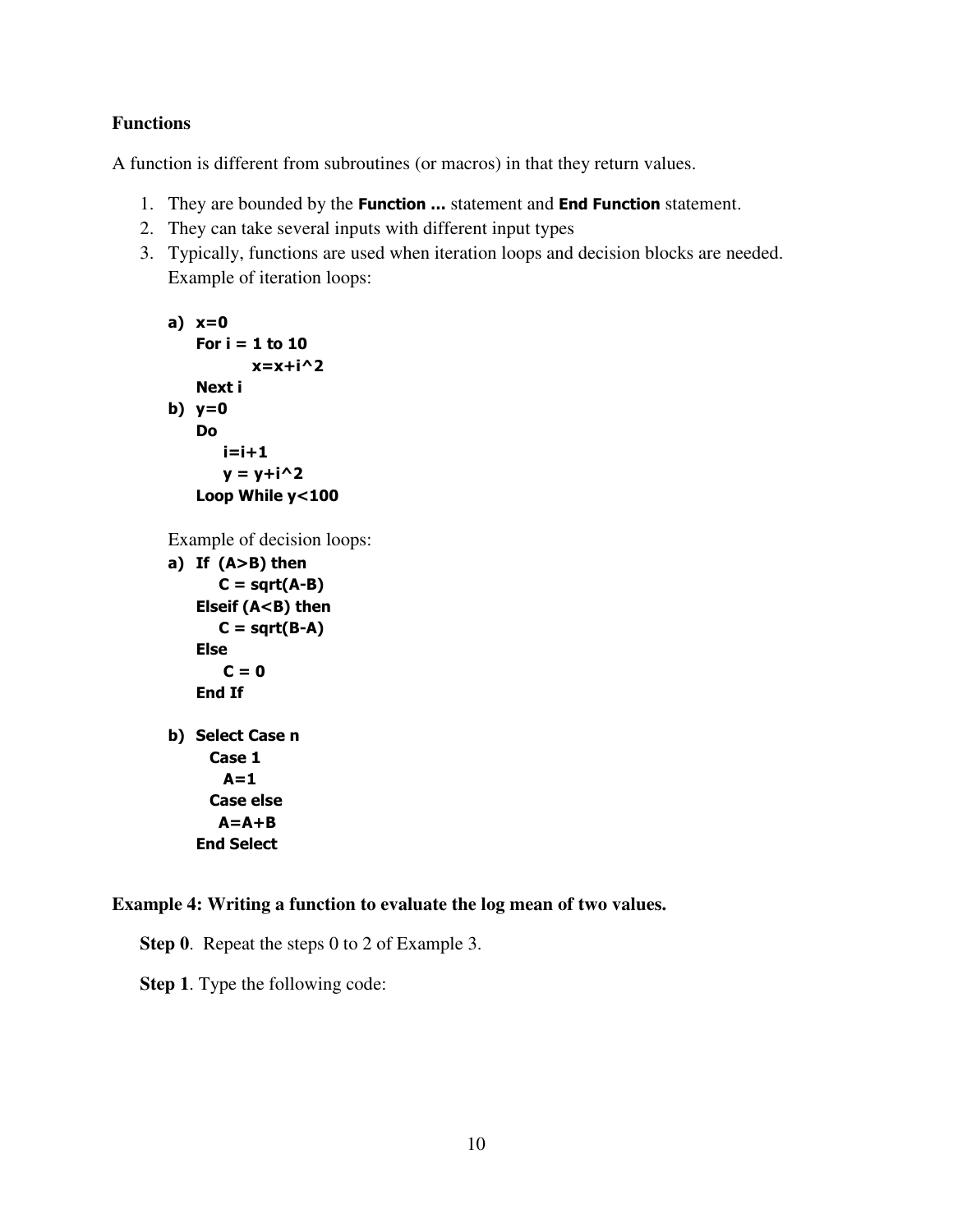```
(General)
                                            ▾
  Function logmean(t1, t2)
       If t1 = t2 Then
           logmean = t1Else
           logmean = (t2 - t1) / Log(t2 / t1)End If
  End Function
```
Figure 16.

**Step 2**. Test the function.



**Example 4: Writing a function for solving the average of a range of cells.** 

```
Function newaverage(x As Range) 
     n = x.Count 
     Sum = 0 
     For i = 1 To n 
          Sum = Sum + x.Cells(i) 
     Next i 
     newaverage = Sum / n 
End Function
```
#### **Example 5: Writing a function that evaluates the real roots of a cubic equation**

For the cubic equation:

$$
ax^3 + bx^2 + cx + d = 0
$$

One of the real roots can be found using Newton's method:

$$
x^{[k+1]} = x^{[k]} - \frac{f(x^{[k]})}{df / dx^{(x^{[k]})}}
$$

Where the iteration is repeated until the difference between  $x^{[k+1]}$  and  $x^{[k]}$  is below a specified tolerance.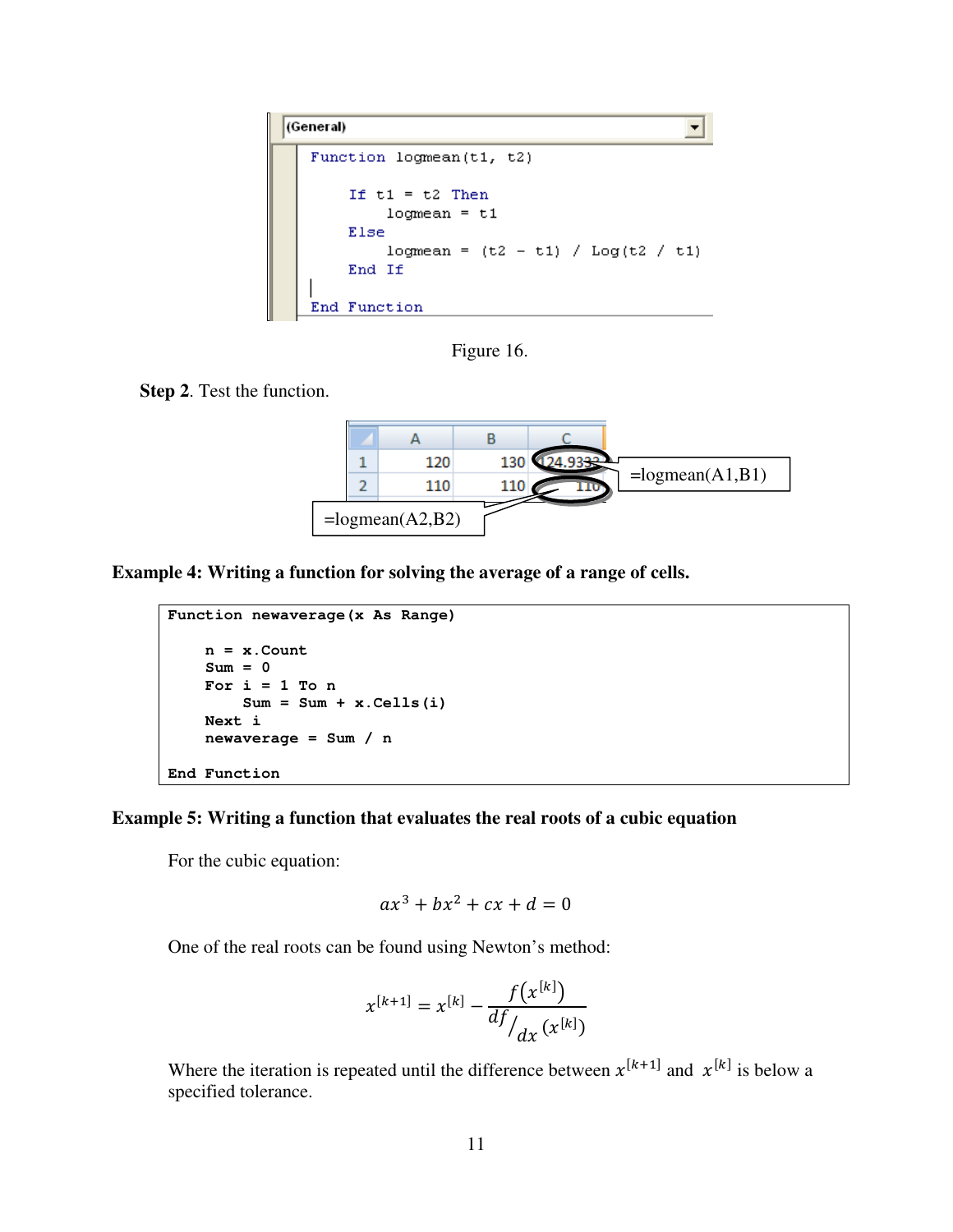After this first root,  $x_1$ , has been found, two real roots will exist if the discriminant  $\Delta$  is non-negative, where

$$
\Delta = \alpha^2 - 2\alpha x_1 - 3x_1^2 - 4\beta
$$
  
\n
$$
\alpha = \frac{b}{a}
$$
  
\n
$$
\beta = \frac{c}{a}
$$

If  $\Delta \geq 0$ , the other two real roots are given by

$$
x_2 = \frac{-(\alpha + x_1) + \sqrt{\Delta}}{2}
$$

$$
x_3 = \frac{-(\alpha + x_1) - \sqrt{\Delta}}{2}
$$

A function to implement this is given in Appendix 2 as **realCubeRoot(a,b,c,d,n)**.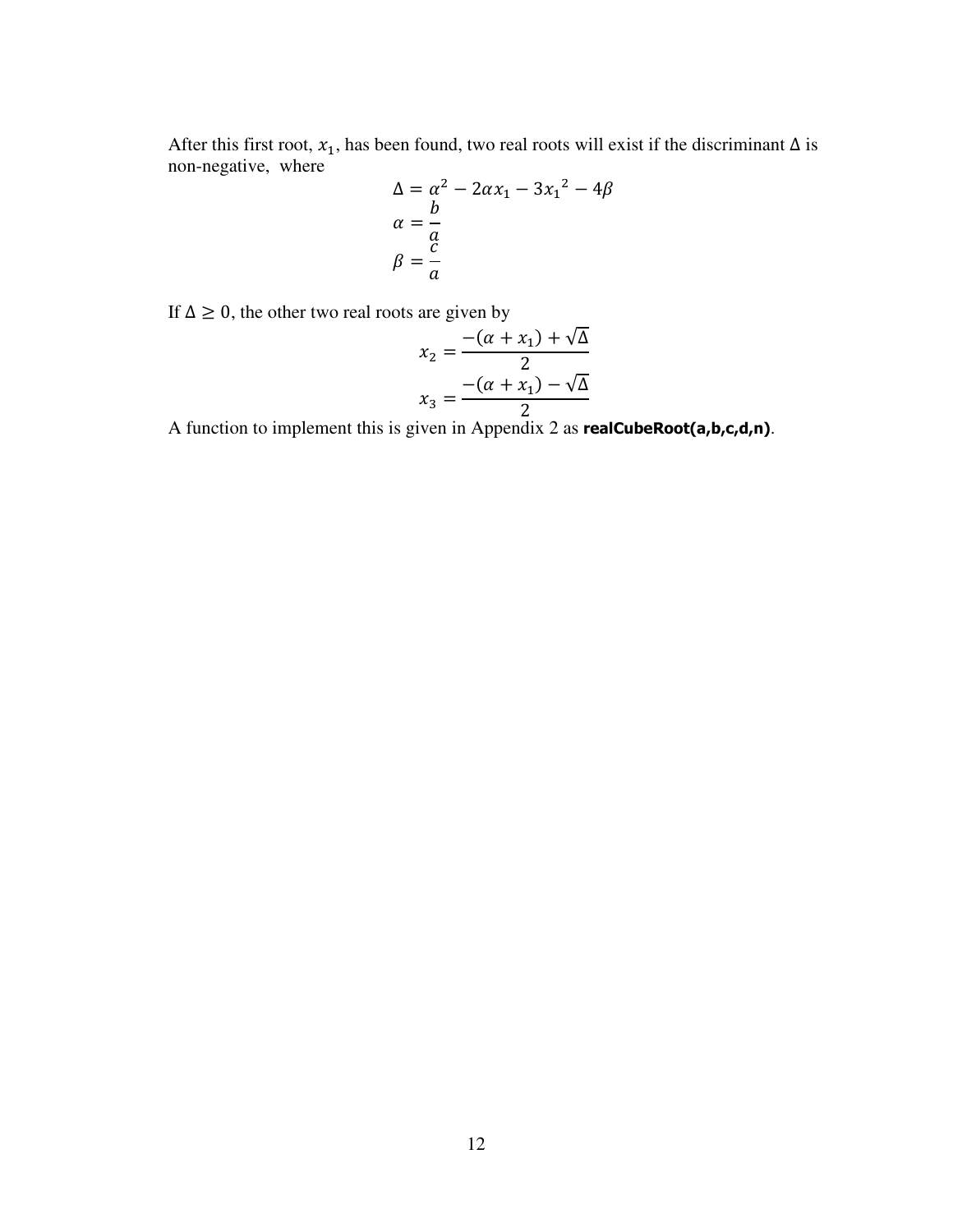## **Appendix 1. Some shortcut-keys for Excel VBA**

| <b>Key Combination</b> | <b>Effects</b>                                   |  |  |
|------------------------|--------------------------------------------------|--|--|
| [Alt-F8]               | View Macro                                       |  |  |
| $[Alt-F11]$            | Toggle between VBA<br>editor and Excel worksheet |  |  |